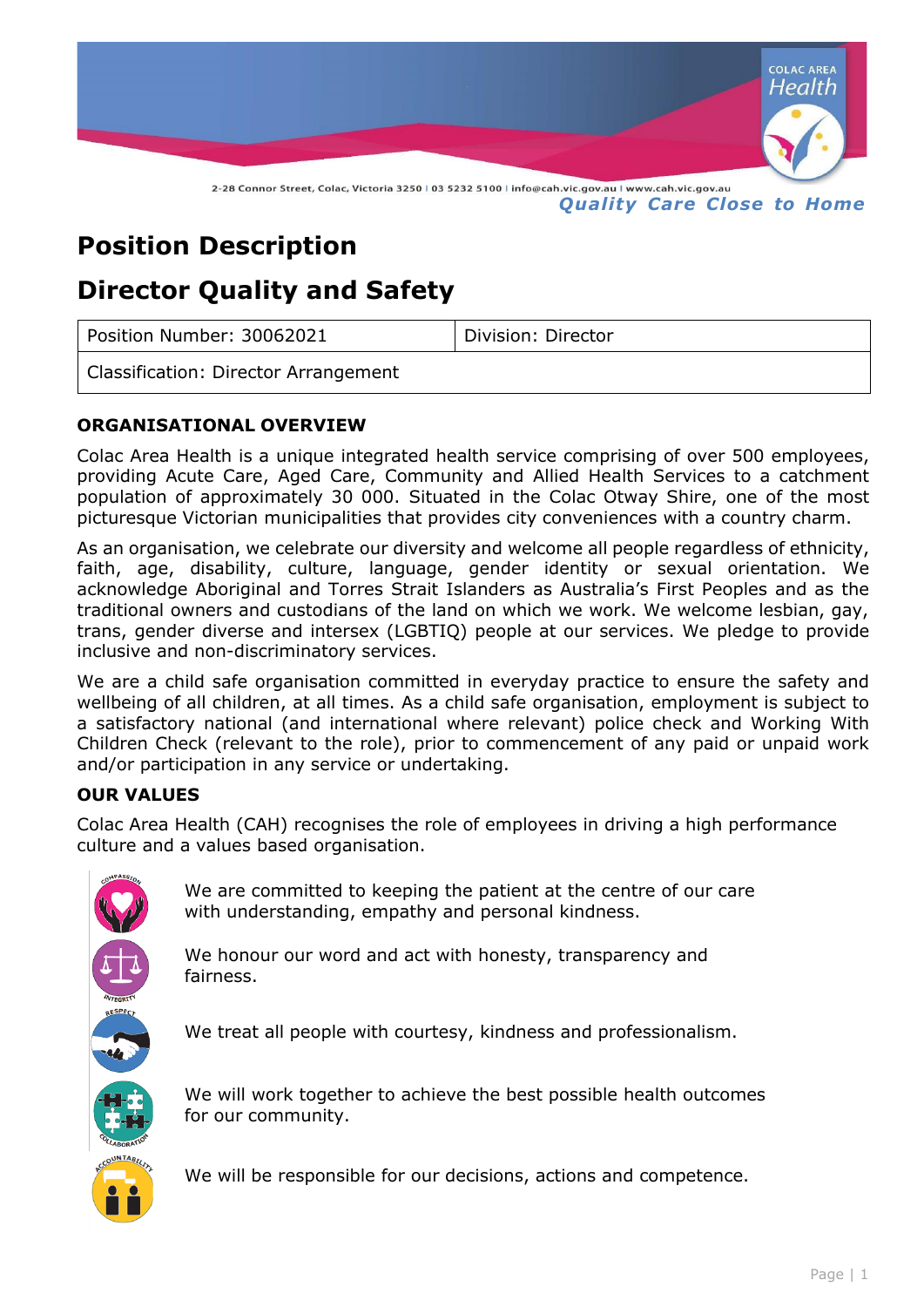#### **Primary Objectives:**

Reporting to the Chief Executive Officer, the Director Quality and Safety will be responsible for the oversight, facilitation and management of processes relating to clinical governance and the Victorian Clinical Governance Framework.

The role works closely with the Executive team to provide advice for the management and development ofColac Area Health's clinical and practice governance, compliance, risk and policy systems.

- Ensure the ongoing development and management of a Colac Area Health's (CAH) governance and legal frameworks and ensure their alignment with the Victorian Government Clinical Governance Framework. Focussing on the key elements of:
	- o Leadership and Culture
	- o Consumer Partnerships
	- o Workforce
	- o Risk Management
	- o Clinical Practice
- Lead and coordinate CAH's accreditation in the key program areas of:
	- o Department of Health and Human Services
	- o NSQHS
	- o Aged Care Quality Standards
	- o Health Complaints Commissioners Standards
	- o Commonwealth Home Support Package
- Facilitate and Lead CAH's, quality improvement initiatives, and risk management process and systemsdevelopment.
- Oversee the management of CAH feedback processes and practices
- Ensuring all elements of the portfolio have contemporary and practical policies and procedures in place for the organisation to follow and drive the reporting of outcomes at internal and governing committees.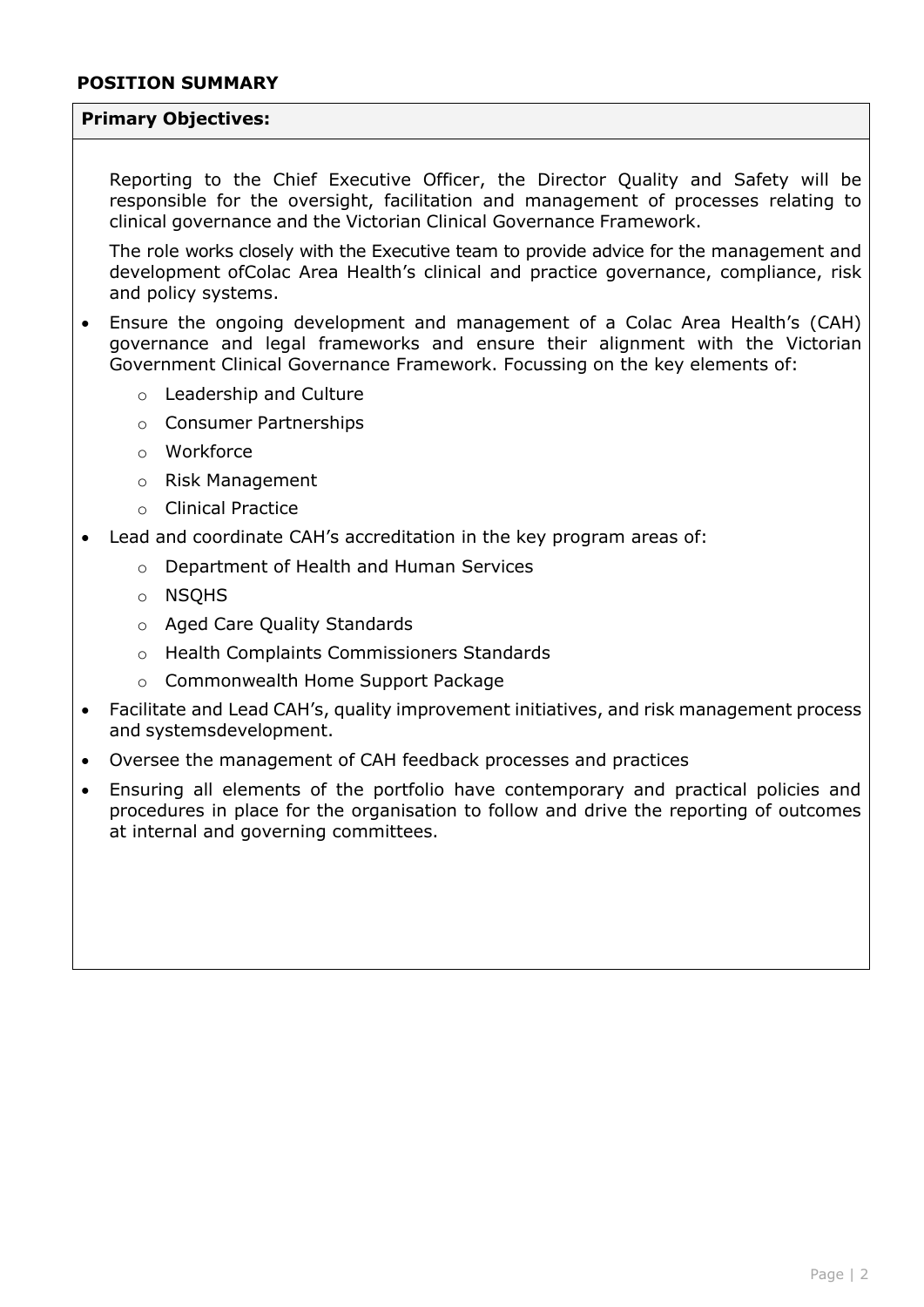#### **ROLE RESPONSIBILITIES**

| Governance        | Strategically develop, embed and coordinate Colac Area<br>Health's governance, risk and audit functions                                                                                                                                                               |
|-------------------|-----------------------------------------------------------------------------------------------------------------------------------------------------------------------------------------------------------------------------------------------------------------------|
|                   | Provide high level support and strategic advice to the CEO and<br>$\bullet$<br>Executive team to ensure broader corporate governance and<br>compliance requirements are in place and well<br>Managed in alignment with Victorian Government and National<br>standards |
|                   | • Provide oversight of CAH's clinical governance requirements<br>including<br>coordination of CAH's Risk Register and Legislative compliance<br>frameworks                                                                                                            |
|                   | Align CAH's statutory requirements, policies and procedures to<br>$\bullet$<br>ensure accountability and transparency and legislative<br>compliance                                                                                                                   |
|                   | Consult with the CEO and key executives on governance and<br>$\bullet$<br>risk management, issues, challenges and outcomes                                                                                                                                            |
| <b>Compliance</b> | Promote a quality improvement culture, underpinned by<br>$\bullet$<br>established Quality and Risk Management Frameworks<br>Oversee CAH's quality improvement and accreditation<br>٠                                                                                  |
|                   | processes                                                                                                                                                                                                                                                             |
|                   | Develop, maintain and report against annual Quality Plan<br>٠                                                                                                                                                                                                         |
|                   | Integrate performance and reporting inputs from across CAH<br>$\bullet$                                                                                                                                                                                               |
|                   | Maintain CAH's compliance obligations<br>$\bullet$                                                                                                                                                                                                                    |
|                   | Prepare compliance, governance and risk reports for CAH's<br>$\bullet$<br>Managers, Executive and the Board as required Quality Care<br>Close to Home                                                                                                                 |
|                   | Provide advice to the CEO and Executive on emerging<br>compliance requirements                                                                                                                                                                                        |
|                   | Ensure CAH's Legislative compliance and understanding across<br><b>CAH</b>                                                                                                                                                                                            |
|                   |                                                                                                                                                                                                                                                                       |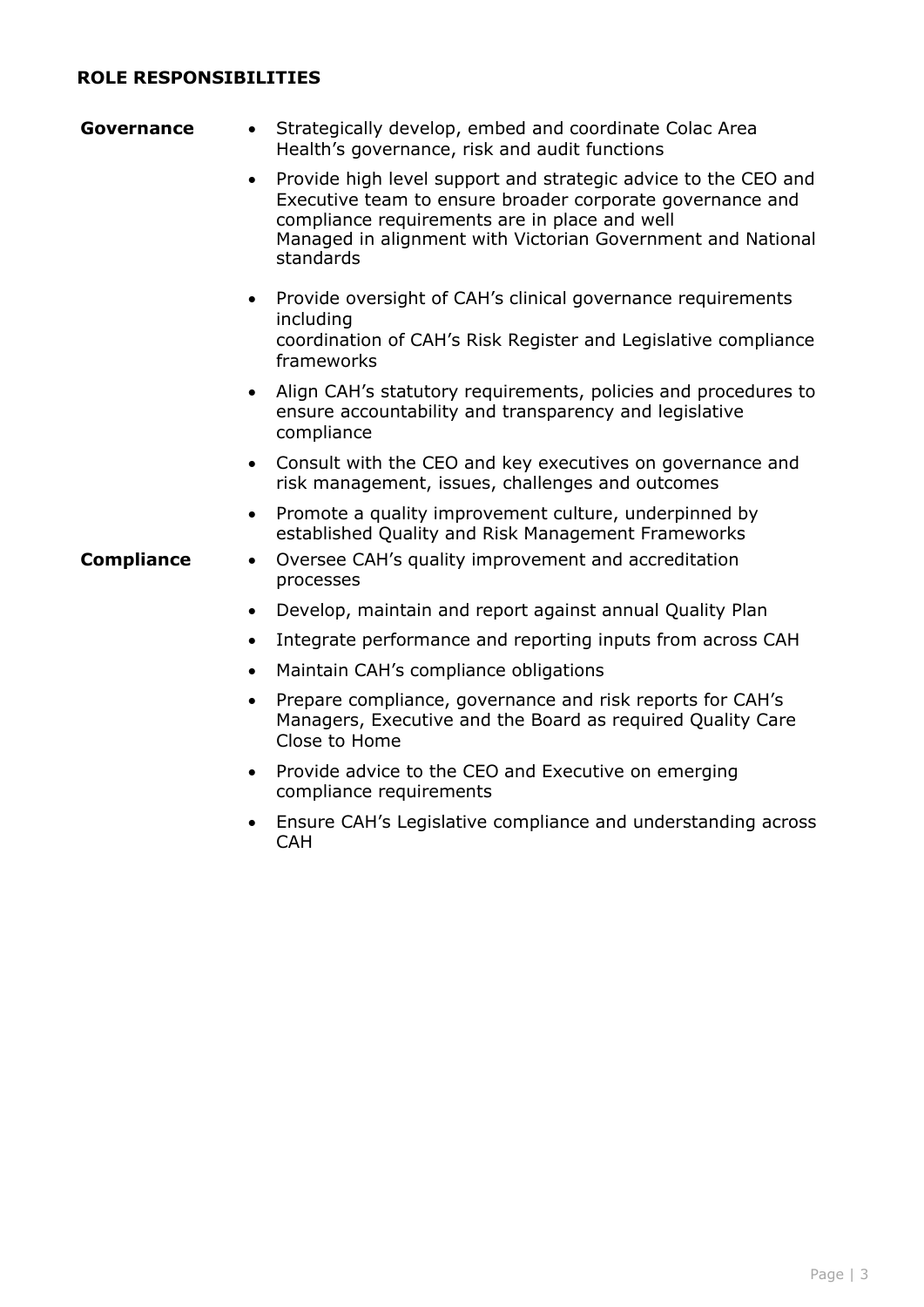| <b>Risk and Audit</b>                   | Oversee CAH's Risk Management framework, tools, practices,<br>$\bullet$<br>and policies that support and enhance risk management                                                                   |
|-----------------------------------------|----------------------------------------------------------------------------------------------------------------------------------------------------------------------------------------------------|
|                                         | Oversee the operation and enhancement of Riskman and liaise<br>$\bullet$<br>with managers (risk owners) regarding identification of risks<br>and the development of strategies and actions         |
|                                         | Lead client/patient safety and clinical practice improvements<br>$\bullet$<br>across the service.                                                                                                  |
|                                         | Develop a standardised approach to mortality, clinical incident<br>$\bullet$<br>review management and reporting                                                                                    |
|                                         | Provide leadership and support to CAH managers to build a<br>$\bullet$<br>culture of risk assessment, management and reporting across<br>the organisation                                          |
|                                         | Maintain strategic and operational risk registers in consultation<br>$\bullet$<br>with stakeholders                                                                                                |
|                                         | Ensure the organisation's risk management strategies and<br>$\bullet$<br>policies remain contemporary and compliant with relevant<br>regulations and standards                                     |
|                                         | Develop and maintain Audit Schedule reflecting<br>$\bullet$<br>accreditation requirements                                                                                                          |
| <b>Policy</b>                           | Manage CAH's policy framework including coordination of the<br>$\bullet$<br>policy library and document control. (Prompt)                                                                          |
|                                         | Provide advice to policy owners regarding policy development<br>and implementation                                                                                                                 |
| <b>Stakeholder</b><br><b>Engagement</b> | Collaborate with Executive and managers to develop and<br>$\bullet$<br>maintain strong stakeholder engagement to support effective<br>and efficient working relationships and alliances within and |
|                                         | outside CAH to achieve Government objectives and<br>expectations                                                                                                                                   |
|                                         | Be a valued business partner providing feedback and<br>$\bullet$<br>consultation related to existing or emerging risks, internal<br>controls, compliance matters and audit findings                |
| Team<br>Leadership                      | Provide sound management and due diligence of resources and<br>effective management and leadership of the Quality and<br>Safety team                                                               |
|                                         | Delegate tasks to members of the team, appropriate to their<br>$\bullet$<br>level of training and skill. Providing continuous leadership and<br>quidance to members of the team                    |
|                                         | Monitor the staff development and training needs of team<br>٠<br>members and providing or facilitating appropriate training and<br>development opportunities.                                      |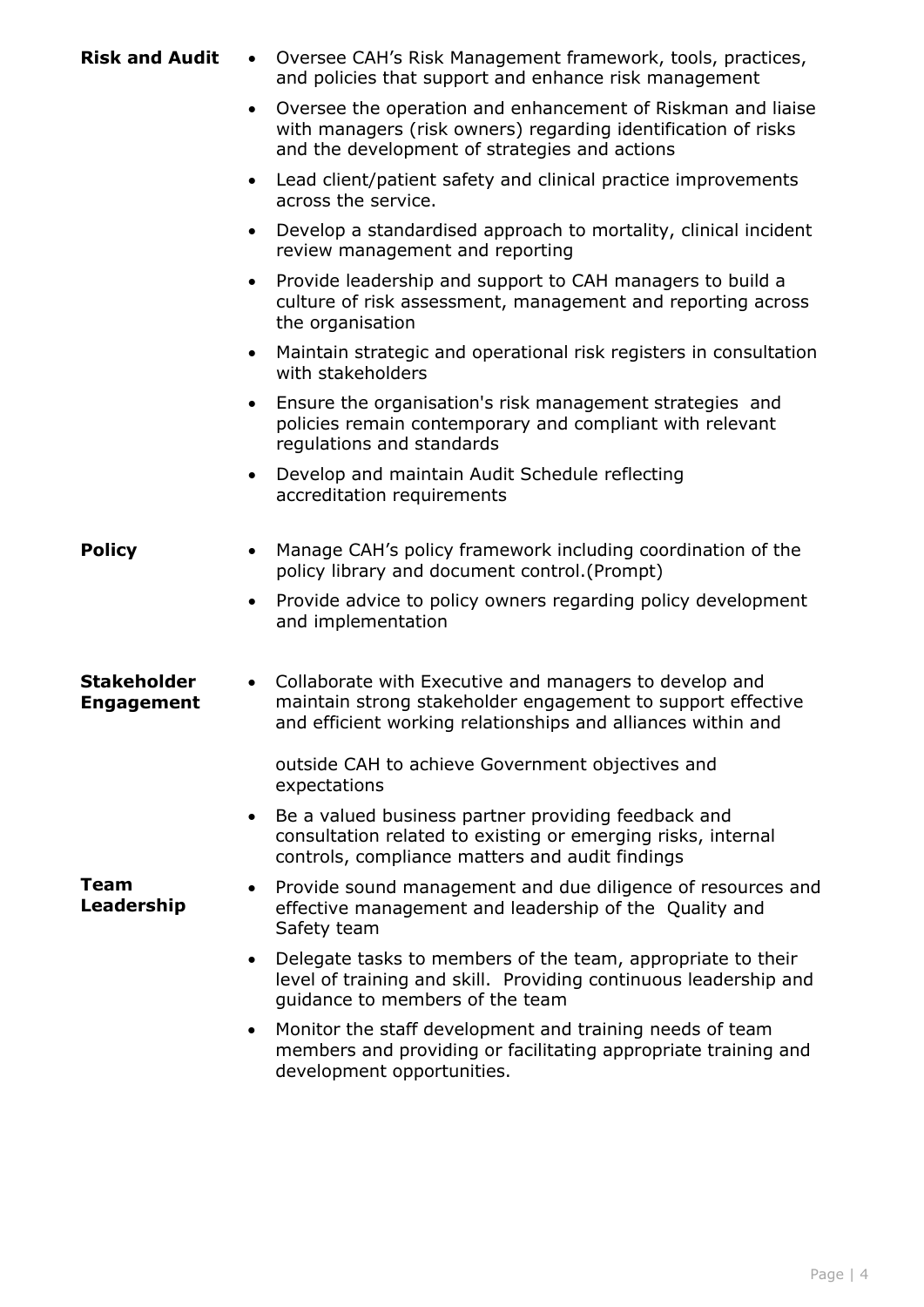#### **CORPORATE REQUIREMENTS**

**Governance, Quality and Risk Management** • Demonstrates a commitment to continuous quality improvement and achievement of excellence in service delivery. • Oversee the Victorian Health Experience Survey Framework. • Manages Quality, Risk and OHS issues in accordance with appropriate CAH policy. • Attends to portfolio requirements as documented. • Actively Participates in accreditation programs.

- Participates in and supports data collection as requested.
- Instigates and actively participates in Quality Improvement Activities.
- Review and ensure a contemporary CAH approach to complaints management.
- Ensure all practice is conducted in accordance with infection control policies, procedures and standards.
- Ensure that you engage in behaviour through CAH policy and procedures that treats other staff fairly, equitably and not subject to any form of discrimination or harassment.
	- Demonstrate and abide by CAH's and the Victorian Public Sector Commission (VPSC) Code of Conduct.
	- Participate in promoting a safe working environment.
	- Ensure an appropriate level of customer service is provided, demonstrating a friendly and supportive approach to our consumers.
	- Demonstrate an understanding of appropriate behaviours when engaging with children.
	- Demonstrate an understanding of the Charter of Human Rights.

**Infection Control**

**Workplace Behaviours**